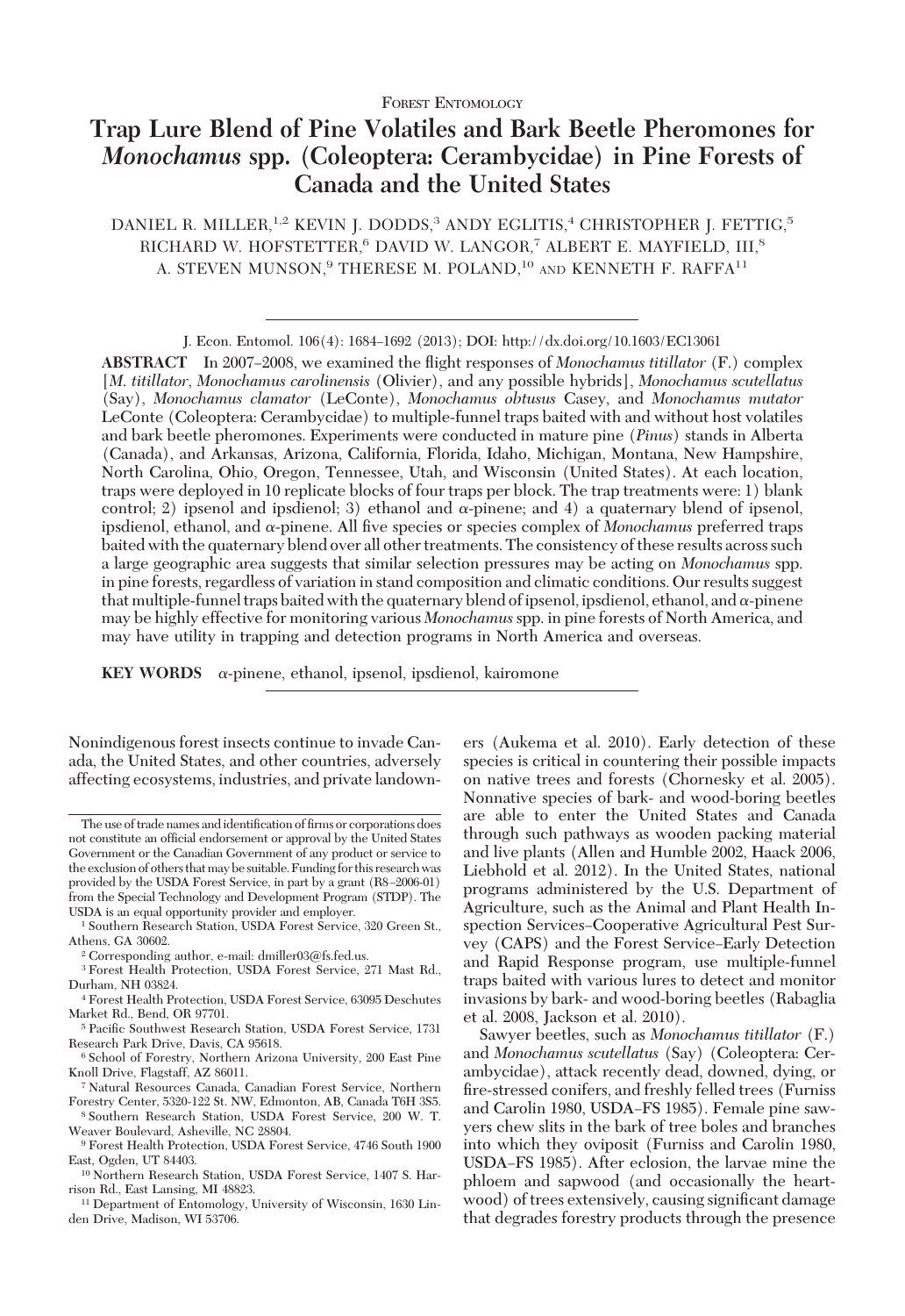of large-diameter holes and tunnels (Cerezke 1977, Vallentgoed 1991). Larval feeding by *Monochamus* spp. can also result in significant levels of tree mortality. For example, Fettig et al. (2008) reported that cerambycids contributed directly to tree mortality in fire-injured trees in California.

The impact from sawyer beetles to forest industries in the United States is high, due largely to export restrictions of forestry products associated with the pine wood nematode, *Bursaphelenchus xylophilus* (Steiner and Buhrer) Nickel (Tylenchida: Aphenlenchoididae) (Dwinell 1997, Webster 2003). The pine wood nematode, vectored by *Monochamus* spp., is endemic to North America and a major threat to coniferous forests around the world by causing a fatal wilting disease in some species of pines (Wingfield et al. 1982, Linit 1988, Evans et al. 1996). Pine forests in Japan experienced widespread damage and losses due to because of pine wilt disease after the introduction of pine wood nematode into Japan before 1905, with infestations affecting  $>28\%$  of their pine forests in 2000 alone (Mamiya 2003). Pine wood nematodes have also been introduced into Taiwan, South Korea, and China (Evans et al. 1996). By 2000, 20 million pine trees had died from pine wilt disease over an area of 75,000 ha in China, since discovery of pine wood nematodes there in 1982 (Yang 2003). In 1999, pine wood nematodes were discovered in Portugal (Vicente et al. 2012).

Detection of pine wood nematodes in export wood products, such as pine chips and softwood lumber from the United States, has resulted in quarantine restrictions on the export of North American wood products (Bolla and Wood 2003). European countries stopped importation of pine wood chips from the United States in 1988 and currently require extensive treatments for solid wood products before importation, to ensure the lack of both pine wood nematode and sawyer beetles (Bolla and Wood 2003, Dwinell 2004).

There are eight recognized species of *Monochamus* in North America (Monné and Bezark 2012). Mono*chamus carolinensis* (Olivier), *Monochamus marmorator* Kirby, *Monochamus notatus* (Drury), and *M. titillator* are found throughout eastern North America, whereas *Monochamus clamator* (LeConte) and *Monochamus obtusus* (Casey) are found in western North America. *M. scutellatus* is transcontinental in distribution and *Monochamus mutator* LeConte is found primarily in central Canada. The hosts for all species, except *M. marmorator,* include pines (*Pinus* spp.) (Furniss and Carolin 1980, USDA–FS 1985, Lingafelter 2007). Most of the pine species of sawyer beetles are known to vector the pine wood nematode (Evans et al. 1996).

An effective and broadly applicable lure for North American *Monochamus* spp. would be an important tool in detection programs in countries outside of North America and at ports-of-departure within North America. Various species of Cerambycidae are attracted to volatiles, such as ethanol and  $\alpha$ -pinene, released by damaged branches and trunks of pine trees

(Chénier and Philogène 1989; Allison et al. 2001, 2003, 2004; Miller 2006; Costello et al. 2008; Miller et al. 2011; Hanks et al. 2012). In North America, pheromones of bark beetles (Coleoptera: Curculionidae), such as ipsenol and ipsdienol, are attractive to pine sawyers, likely indicating an ephemeral brood host for *Monochamus* spp. (Billings and Cameron 1984; Allison et al. 2001, 2004, 2013; de Groot and Nott 2004; Miller and Asaro 2005; Miller et al. 2011). Combining host volatiles with bark beetle pheromones can enhance attraction of some *Monochamus* spp. (Billings 1985, Allison et al. 2001, 2003; de Groot and Nott 2004, Costello et al. 2008).

In the southeastern United States, traps baited with a quaternary blend of two host volatiles, ethanol and  $\alpha$ -pinene, and two bark beetle pheromones, ipsenol and ipsdienol, resulted in greater catches of *M. titillator–M. carolinensis* complex (see explanation in Methods) and *M. scutellatus* than traps baited solely with the host blend or bark beetle pheromones (Miller et al. 2011). Similarly, Allison et al. (2003) found that the same quaternary blend was attractive to *M. scutellatus* and *M. clamator* in British Columbia, Canada. Therefore, our objective was to determine the attractiveness of this quaternary blend to various species of *Monochamus* over a broad geographic range in Canada and the United States.

### **Methods and Materials**

In 2007–2008, we conducted separate trapping experiments in stands of mature pine at each of 16 locations in Canada and the United States, using the same randomized complete block design (Table 1). At each location, we deployed 40 multiple-funnel traps (Contech Enterprises Inc., Victoria, BC, Canada, or Synergy Semiochemicals Corp., Burnaby, BC, Canada, for any given location) set in 10 replicate blocks  $(n =$ 10) of four traps per block. The number of blocks was reduced to nine in Montana  $(n = 9)$  owing to the disappearance of one trap early in the study. Sixteenunit traps were used in California, whereas 12-unit traps were used in Michigan, New Hampshire, Ohio, Utah, and Wisconsin, and 8-unit traps were used at the remaining locations. Traps were spaced 10–25 m apart within blocks, with replicate blocks spaced  $\geq 15$  m apart. Each trap was suspended between trees by rope or on metal conduit stands such that each trap was  $>2$ m from any tree and the bottom of each trap was 0.5–1.0 m above ground level. At each location, traps were deployed during the summer months for a period of  $\approx$ 12 wk (Table 1).

Each collection cup contained 150–200 ml of antifreeze solution as a killing and preservation agent (Miller and Duerr 2008). Catches were collected every 2-3 wk with new antifreeze solution added on each occasion. The following brands of antifreeze solutions were used in the trapping studies (Table 1): 1) Prestone Low Tox Antifreeze, Prestone Products Corp., Danbury, CT; 2) Splash RV & Marine Antifreeze, Fox Packaging Inc., St. Paul, MN; 3) Zecol RV Antifreeze, Zecol Products, Hamel, MN; 4) Arctic Ban Antifreeze,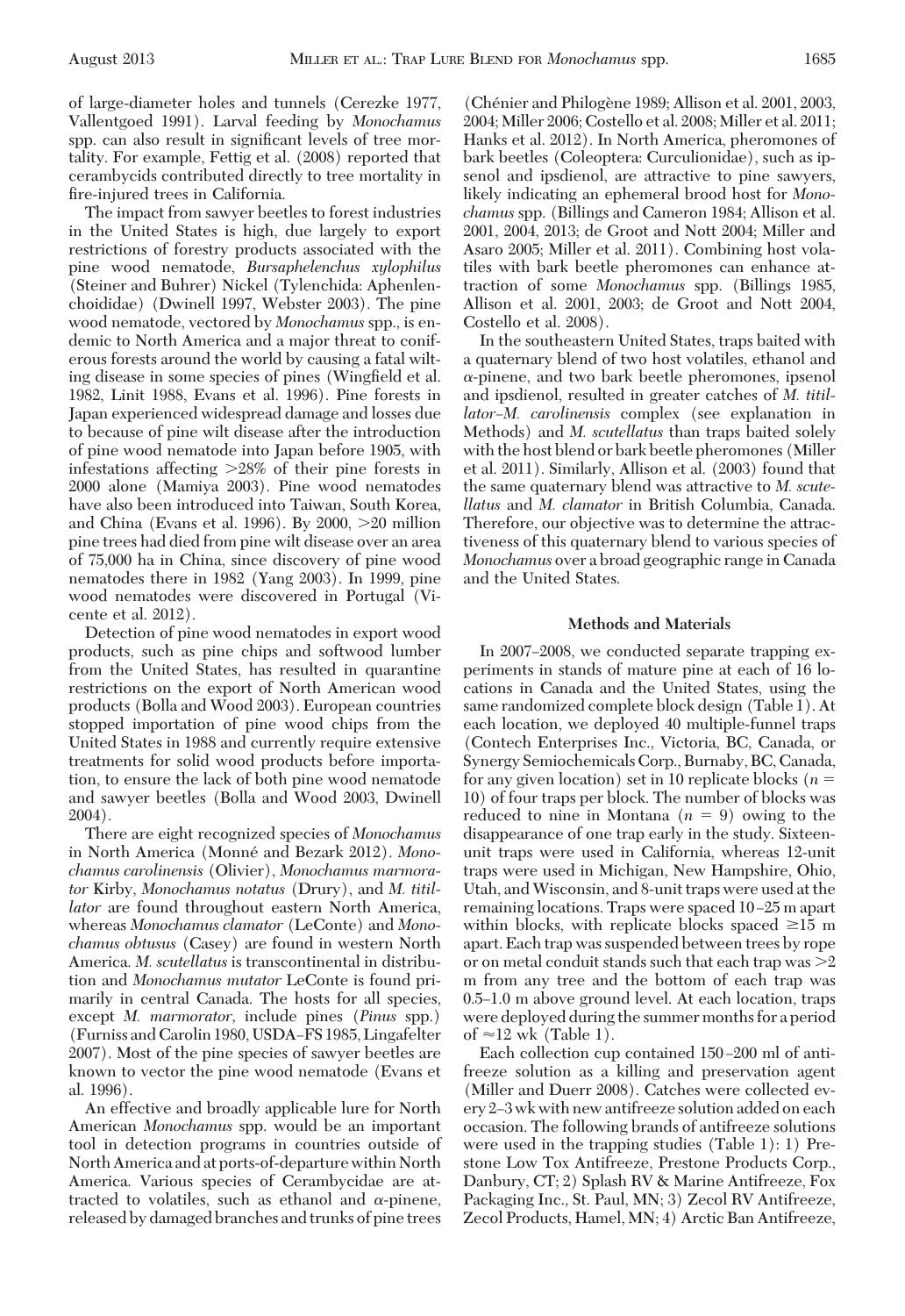| Experiment     | Location                                        | Coordinates       | Predominant pine<br>species              | Antifreeze brand <sup>a</sup> | Trapping dates<br>19 June-11 Sept. 2007 |  |  |
|----------------|-------------------------------------------------|-------------------|------------------------------------------|-------------------------------|-----------------------------------------|--|--|
| 1              | Lac La Biche, AB                                | 55.091N, 111.987W | Pinus banksiana Lamb.                    | Prestone Low Tox              |                                         |  |  |
| $\overline{2}$ | Fort Assiniboine Sandhills<br>Wildland Park, AB | 54.443N, 114.517W | Pinus contorta Dougl.                    | Prestone Low Tox              | 5 Jun-30 Aug. 2008                      |  |  |
| 3              | Kaibab NF, Coconino Co., AZ                     | 35.381N, 111.901W | Pinus ponderosa<br>Dougl. ex Laws.       | Splash                        | 6 June-29 Aug. 2008                     |  |  |
| $\overline{4}$ | Ouachita NF, Yell Co., AR                       | 35.040N, 93.668W  | Pinus taeda L.                           | Splash                        | 23 June-17 Sept. 2008                   |  |  |
| 5              | Tahoe NF, Nevada Co., CA                        | 39.395N, 120.156W | P. ponderosa and Pinus<br>jeffreyi Balf. | Zecol and Arctic<br>Ban       | 18 May-10 Aug. 2007                     |  |  |
| 6              | Austin Cary Memorial Forest,<br>Alachua Co., FL | 29.742N, 82.201W  | P. taeda                                 | <b>Easy Going</b>             | 23 April-16 July 2008                   |  |  |
| 7              | Idaho Panhandle NF, Bonner<br>$Co.$ ID          | 48.000N, 116.733W | P. ponderosa and P.<br>contorta          | Splash                        | 3 June-2 Sept. 2008                     |  |  |
| 8              | Kellogg Research Forest,<br>Kalamazoo Co., MI   | 42.358N, 85.375W  | Pinus resinosa Sol. ex<br>Aiten          | SuperTech                     | 17 May-7 Sept. 2007                     |  |  |
| 9              | Beaverhead-Deerlodge NF,<br>Beaverhead Co., MT  | 45.570N, 112.940W | P. contorta                              | Arctic Ban and<br>Splash      | 12 June-5 Sept. 2007                    |  |  |
| 10             | Bear Brook State Park,<br>Merrimack Co., NH     | 43.139N, 71.367W  | Pinus strobus L.                         | Prestone Low Tox              | 15 June-20 Sept. 2007                   |  |  |
| 11             | Nantahala NF, Cherokee Co.,<br><b>NC</b>        | 35.093N, 84.134W  | Pinus echinata Mill.                     | Peak                          | 4 June-27 Aug. 2008                     |  |  |
| 12             | Blue Rock State Park,<br>Muskingum Co., OH      | 39.823N, 81.835W  | P. strobus                               | Meijer                        | 15 May-7 Aug. 2008                      |  |  |
| 13             | Deschutes NF, Jefferson Co.,<br><b>OR</b>       | 44.400N, 121.650W | P. ponderosae                            | 20/10                         | 14 May-6 Aug. 2007                      |  |  |
| 14             | Cherokee NF, Johnson Co.,<br><b>TN</b>          | 36.374N, 81.949W  | P. strobus                               | Peak                          | 13 June-4 Sept. 2007                    |  |  |
| 15             | Uinta-Wasatch-Cache NF,<br>Summit Co., UT       | 40.854N, 110.891W | P. contorta                              | Winter Ban                    | 26 June-18 Sept. 2008                   |  |  |
| 16             | La Crosse County Forest, La<br>Crosse Co., WI   | 44.059N, 91.073W  | P. resinosa                              | Peak                          | 10 June-2 Sept. 2008                    |  |  |

**Table 1. Locations, predominant pine species, brands of antifreeze, and trapping dates for each of 16 experiments in which the flight responses of** *Monochamus* **spp. to multiple-funnel traps baited with host volatiles and bark beetle pheromones were determined**

*<sup>a</sup>* See text for names and locations of manufacturers.

CAMCO Mfg. Inc., Greensboro, NC; 5) Easy Going, CAMCO Mfg. Inc.; 6) SuperTech RV & Marine Antifreeze, Wal-Mart, Bentonville, AR; 7) Peak RV & Marine Antifreeze, Old World Industries, Northbrook, IL; 8) Meijer Marine & RV Antifreeze, Meijer Distribution Inc., Grand Rapids, MI; 9) 20/10 RV Antifreeze, 20/10 Products Inc., Salem, OR; and 10) Winter Ban -50 Antifreeze, CAMCO Mfg. Inc. All brands, except Arctic Ban, contained solutions of propylene glycol and water with either a pink or green dye. Arctic Ban contained water and ethanol (20%). Inadvertently, Arctic Ban was used brießy at the beginning of the trapping period in Montana and at the end of the trapping period in California. The concentrations of propylene glycol in the other brands ranged from 6 to 37%, each with no ethanol content (verified by examination of product labels and associated Material Safety Data Sheets).

Contech Enterprises Inc. supplied ultra-high-release (UHR) plastic pouch lures containing either ethanol (150 ml) or  $\alpha$ -pinene (200 ml). The enantiomeric purity of  $\alpha$ -pinene was >95%-(-). The release rate of ethanol from ethanol UHR pouches was 0.6 g/d at 25–28°C, whereas  $\alpha$ -pinene was released at 2–6 g/d from  $\alpha$ -pinene UHR pouches at 25–28°C (determined by weight loss). Bubble-cap lures containing either racemic ipsenol or racemic ipsdienol [chemical purities >95%, enantiomeric composition 50:50  $(+)/(-)$ ] were obtained from ConTech Enterprises Inc. in 2007 and Synergy Semiochemicals Corp. in 2008. Ipsenol and ipsdienol were released from bubblecaps at 0.1– 0.3 mg/d at 22-25°C (Contech Enterprises Inc., Synergy Semiochemical Corp.).

One of the following four treatments was allocated to each of the four traps within each block: 1) blank control, 2) ethanol +  $\alpha$ -pinene, 3) ipsenol + ipsdienol, and 4) ethanol  $+ \alpha$ -pinene  $+$  ipsenol  $+$  ipsdienol. Species identifications, taxonomic names, and authors were determined using Lingafelter (2007) and ITIS (2013).We found separation of *M. carolinensis*from *M. titillator* to be difficult and inconsistent, using characters noted by Linsley and Chemsak (1984) and Lingafelter (2007), particularly those concerning the apical spines of the elytra. The two species are broadly sympatric in pine stands throughout eastern North America (Linsley and Chemsak 1984). Hopping (1921) noted that "In long series every variation in size, maculation and reduction of the spine into a blunt form may be found" and had placed *M. carolinensis* as a synonym of *M. titillator.*Therefore, we designated *M. titillator, M. carolinensis,* and any possible hybrids as *M. titillator* complex. Voucher specimens of all species were deposited in the Entomology Collection, Museum of Natural History, University of Georgia (Athens, GA).

Trap catch data were transformed by  $\ln (Y + 1)$  to ensure homoscedasticity (Pepper et al. 1997) for locations where sufficient numbers of individuals ( $N \geq$ 50) were captured for each species. Data for blank controls were omitted from analyses when means and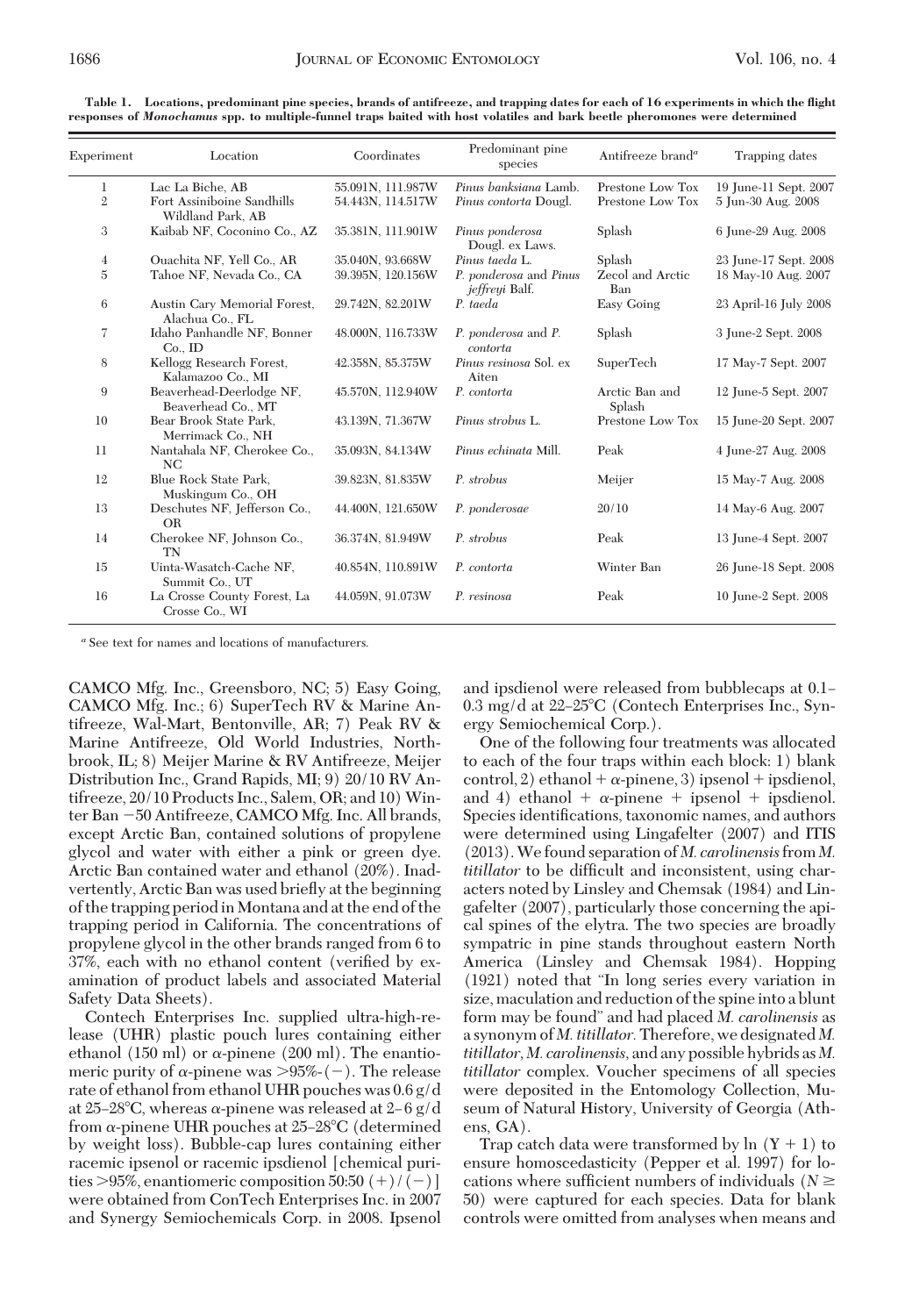variances for a location were both zero because of a lack of homoscedasticity in using such data in statistical analyses (Reeve and Strom 2004). Before proceeding to analysis of variance (ANOVA), normality and homoscedasticity were verified using the KolmogorovÐSmirnov and equal variance tests, respectively, with the SigmaStat (version 3.01) statistical package (SYSTAT Software Inc., Point Richmond, CA). To determine treatment effects across locations, data were subjected to ANOVA with the SYSTAT statistical package (SYSTAT Software Inc.) by using the following model components: 1) replicate (nested within location), 2) location, 3) treatment, and 4)  $location \times treatment$ . To determine treatment effects within locations, trap catch data for each location were subjected to ANOVA with the SigmaStat package by using the following model components: 1) replicate and 2) treatment. The Holm-Sidak multiple comparison procedure (Glantz 2005) was used to compare means within a location for each species exhibiting a significant treatment effect ( $\alpha = 0.05$ ).

## **Results**

We collected sufficient numbers of individuals ( $N \geq$ 50) to conduct statistical analyses on all but two species of *Monochamus* in Canada and the United States. *M. notatus* was captured in small numbers  $\langle$  <15 at any location), whereas *M. marmorator* was not captured at any location. *M. titillator* complex was captured in sufficient numbers for analyses at seven locations ranging from Florida to Arkansas and Wisconsin (Fig. 1), with a significant treatment effect on trap catches across the locations (Table 2). The blank treatments were omitted from the analysis because mean catch and variance were zero in Florida, Michigan, and Tennessee (Fig. 1B, C, F). At all seven locations, catches of *M. titillator* complex were highest in traps baited with the quaternary blend (Fig. 1). Although there was a significant interaction between location and the three treatments (Table 2), traps baited with the binary blend of ipsenol and ipsdienol outperformed those baited with the binary blend of ethanol and  $\alpha$ -pinene at all seven locations (Fig. 1). We caught seven *M. titillator* complex in New Hampshire, too few for analysis. *M. titillator* complex was not captured at the other locations.

There was a significant treatment effect on catches of *M. scutellatus* in New Hampshire, Ohio, Utah, and Wisconsin (Table 2). At all four locations, catches of *M. scutellatus* were highest in traps baited with the quaternary blend (Fig.  $2$ ). We found a significant interaction between location and treatments on trap catches (Table 2). Catches of *M. scutellatus* were greater in traps baited with ipsenol and ipsdienol than in traps baited with ethanol and  $\alpha$ -pinene in New Hampshire, Ohio, and Wisconsin, whereas there was no significant difference between these two treatments in Utah. We caught low numbers of *M. scutellatus* in Alberta in 2007 and 2008, and in Michigan, Montana, and Oregon  $(N = 6, 8, 31, 15,$  and 4, respec-

## **Monochamus titillator complex**



Mean (+SE) number of beetles per trap

Fig. 1. Mean  $(+SE)$  number of *Monochamus titillator* complex captured in multiple-funnel traps baited with ethanol  $+ \alpha$ -pinene (EA), ipsenol  $+$  ipsdienol (SD), and all four compounds  $(EA + SD)$  in Arkansas  $(A)$ , Florida  $(B)$ , Michigan (C), North Carolina (D), Ohio (E), Tennessee (F), and Wisconsin (G). At each location, means followed by the same letter are not significantly different at  $P = 0.05$  (Holm–Sidak test). Treatment with an asterisk had zero catches. *N* = Total trap catch of *M*. *titillator* complex per location.

tively), too few for analysis. *M. scutellatus* was not captured at the other locations.

We captured sufficient numbers of *M. clamator* for analyses in five locations, with a significant treatment effect and a significant interaction between location and treatment (Table 2). Traps baited with the quaternary blend outperformed the other treatments in Arizona, California, and Idaho (Fig. 3A-C). In Montana, catches of *M. clamator* in traps with the quaternary blend were greater than those in blank control traps, but not those baited with either binary blend (Fig. 3D). In Oregon, traps with the quaternary blend outperformed blank control traps and traps baited with ethanol and  $\alpha$ -pinene, but not those baited with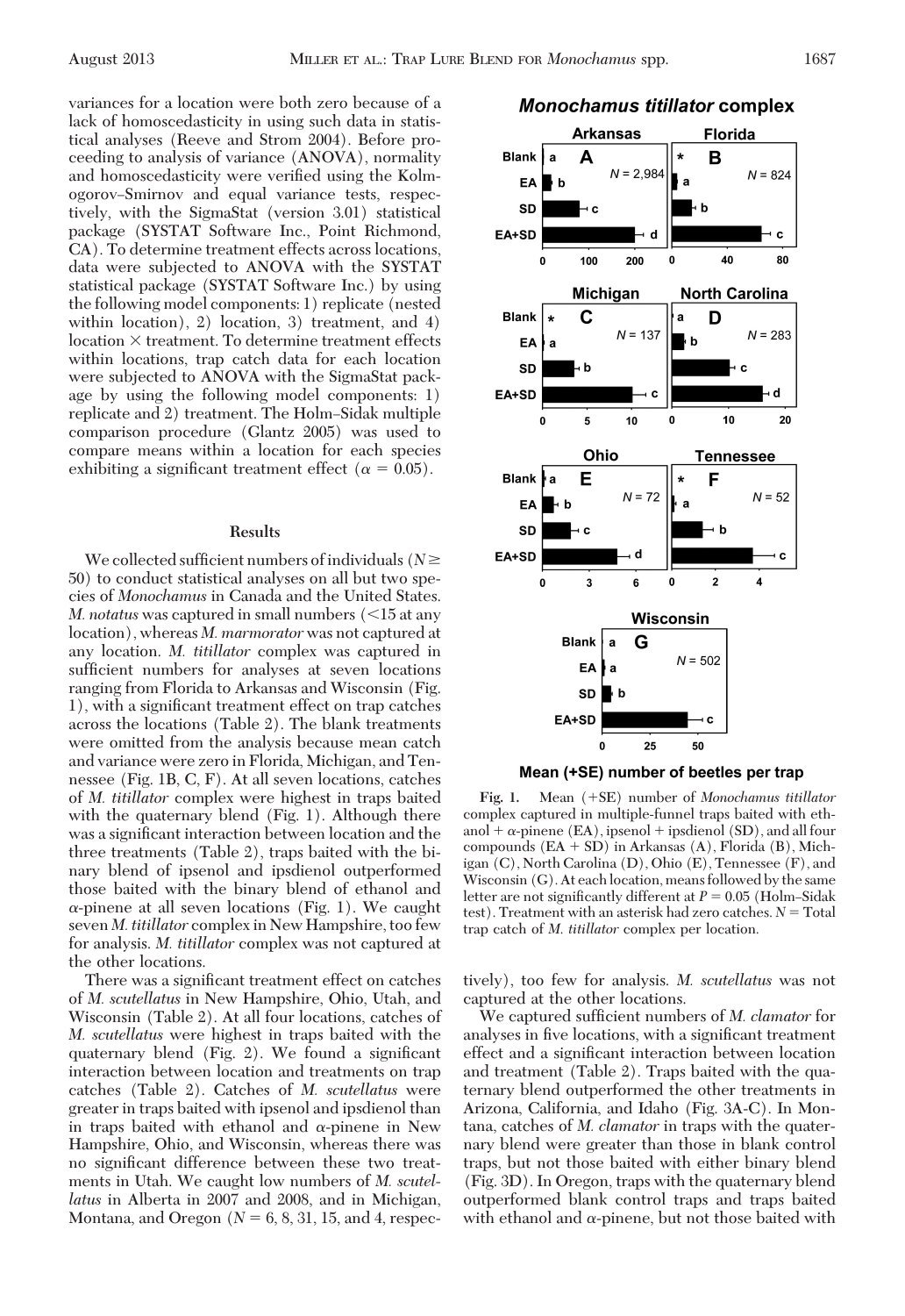**Table 2. Analysis of variance table for effects of treatment (T), location (L), treatment and location interaction (L T), and replicate nested within location (R{L}) on catches of** *M. titillator* **complex,** *M. scutellatus, M. clamator, M. obtusus,* **and** *M. mutator* **in North America**... **. .**

| Factor       |                | <i>M. titillator</i> complex |        |     | M. scutellatus |        | M. clamator |        | M. obtusus |    |       | M. mutator |              |       |        |
|--------------|----------------|------------------------------|--------|-----|----------------|--------|-------------|--------|------------|----|-------|------------|--------------|-------|--------|
|              | df             |                              |        | df  | F              |        | df          |        | Þ          | df | F     |            | df           | F     |        |
| т            | $\mathfrak{2}$ | 408.27                       | < 0.01 | 3   | 86.46          | < 0.01 | 3           | 128.17 | < 0.01     | 2  | 88.42 | < 0.01     | $\mathbf{2}$ | 46.45 | < 0.01 |
| L            | 6              | 210.83                       | < 0.01 | 3   | 69.04          | < 0.01 | 4           | 29.56  | < 0.01     |    | 67.31 | < 0.01     |              | 8.01  | < 0.01 |
| $T \times L$ | 12             | 9.01                         | < 0.01 | 9   | 12.24          | < 0.01 | 12          | 11.54  | < 0.01     | 2  | 6.97  | < 0.01     | 3            | 1.76  | 0.19   |
| $R{L}$       | 63             | 1.67                         | < 0.01 | 36  | 2.41           | < 0.01 | 44          | 1.89   | < 0.01     | 18 | 1.22  | 0.30       | 18           | 0.92  | 0.57   |
| Error        | 126            |                              |        | 108 |                |        | 132         |        |            | 36 |       |            | 36           |       |        |

ipsenol and ipsdienol (Fig. 3E). Differences in the relative attractiveness of the two binary blends were evident among locations (Fig. 3). In Arizona, catches of *M. clamator* in traps baited with ethanol and -pinene were greater than those baited with ipsenol and ipsdienol, whereas the opposite was true in California. There was no difference in catches of *M. clamator* between those baited with the two binary blends in the remaining locations. *M. clamator* was not captured at the other locations.

There was a significant treatment effect on catches of *M. obtusus* in Idaho and Oregon (Table 2). The blank treatments were omitted from the analysis because mean catch and variance were zero in Idaho (Fig. 4A). At both locations, traps baited with the quaternary blend caught more beetles than any of the other treatments  $(Fig. 4)$ . There was a significant interaction between location and treatment on catches of *M. obtusus* (Table 2). Catches of beetles in traps baited with ipsenol and ipsdienol were greater than those in traps baited with ethanol and  $\alpha$ -pinene in



Mean (+SE) number of beetles per trap

Fig. 2. Mean (+SE) number of *Monochamus scutellatus* captured in multiple-funnel traps baited with ethanol  $\alpha$ -pinene (EA), ipsenol + ipsdienol (SD), and all four compounds  $(EA + SD)$  in New Hampshire  $(A)$ , Ohio  $(B)$ , Utah (C), andWisconsin (D). At eachlocation, means followed by the same letter are not significantly different at  $P = 0.05$ (Holm–Sidak test).  $N =$  Total trap catch of *M*. *scutellatus* per location.

Oregon, but not in Idaho. We caught 12 *M. obtusus* in California, too few for analysis. *M. obtusus* was not captured at the other locations.

*M. mutator* was captured only in Alberta, but at two locations  $\approx$ 175 km apart. There was a significant treatment effect on catches of *M. mutator*, but no significant interaction between location and treatment was observed (Table 2). The blank treatments were omitted from the analyses because mean catch and variance were zero at both locations (Fig. 5). Traps baited with the quaternary blend outperformed those with either of the binary blends.



## **Monochamus clamator**

Mean (+SE) number of beetles per trap

Fig. 3. Mean  $(+SE)$  number of *Monochamus clamator* captured in multiple-funnel traps baited with ethanol  $\alpha$ -pinene (EA), ipsenol + ipsdienol (SD), and all four compounds  $(EA + SD)$  in Arizona  $(A)$ , California  $(B)$ , Idaho (C), Montana (D), and Oregon (E). At each location, means followed by the same letter are not significantly different at  $P = 0.05$  (Holm–Sidak test).  $N =$  Total trap catch of *M*. *clamator* per location.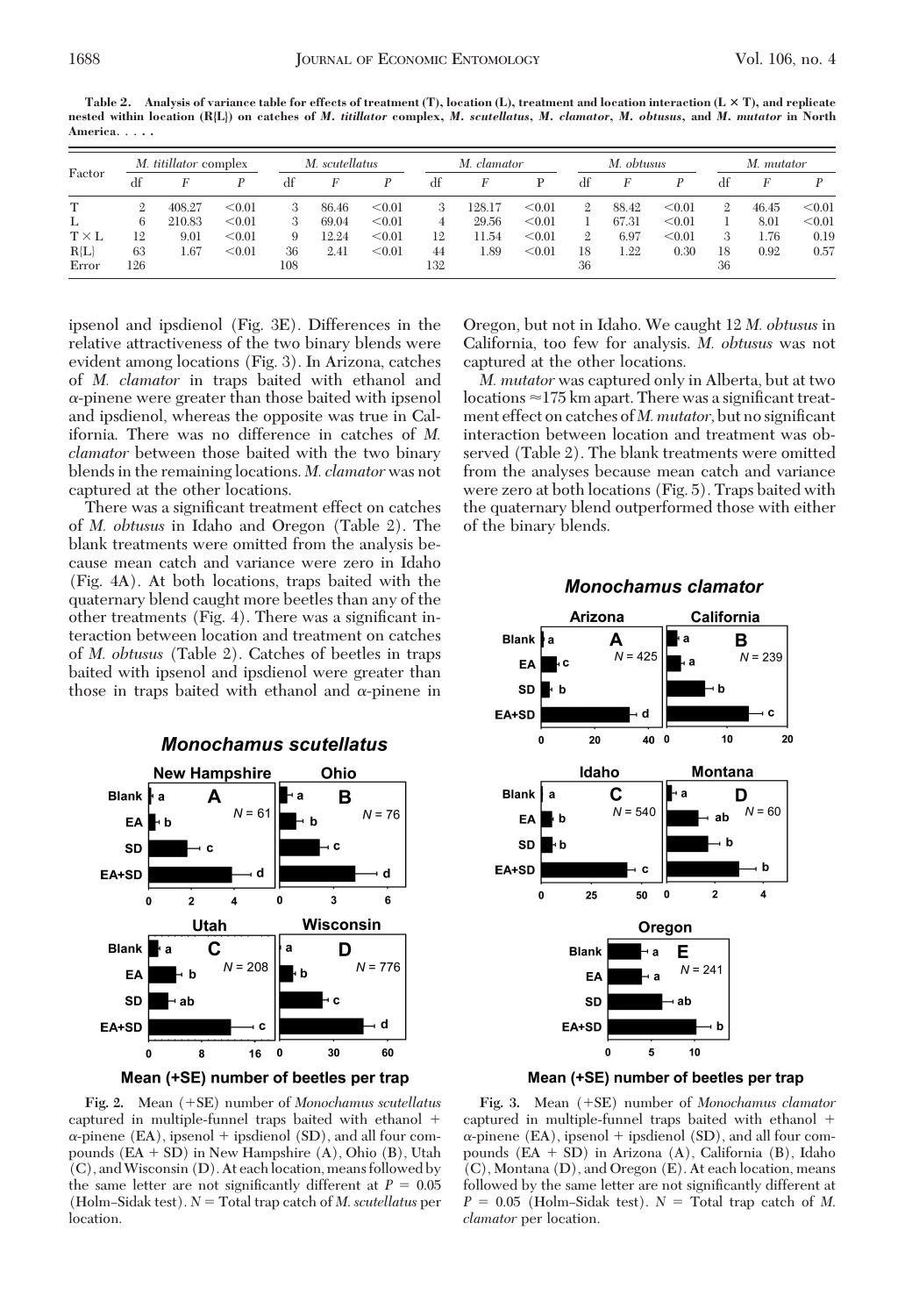

Mean (+SE) number of beetles per trap

Fig. 4. Mean  $(+)$  SE) number of *Monochamus obtusus* captured in multiple-funnel traps baited with ethanol  $\alpha$ -pinene (EA), ipsenol + ipsdienol (SD), and all four compounds  $(EA + SD)$  in Idaho  $(A)$  and Oregon  $(B)$ . At each location, means followed by the same letter are not signiÞcantly different at  $P = 0.05$  (Holm-Sidak test). Treatment with an asterisk had zero catches.  $N = \text{Total trap catch of } M$ . *obtusus* per location.

#### **Discussion**

Catches of all five species or species complex of *Monochamus* were highest in traps baited with the quaternary blend over all other treatments (Figs.  $1-5$ ). The consistency of this result across such a large geographic area suggests that similar selection pressures may be acting on *Monochamus* spp. in pine forests, regardless of variation in forest composition and climatic conditions. Ethanol and  $\alpha$ -pinene occur naturally in pine forests and are likely associated with host conditions favorable for feeding, mating, and oviposition by *Monochamus* spp. M*onochamus* spp. colonize stressed, dead, and dying trees (Furniss and Carolin 1980). Ethanol is produced by conifers that are temporarily stressed and by tissues in dead and dying trees (Kelsey 1994, 1996; Kelsey and Joseph 1998, 2003). The monoterpene  $\alpha$ -pinene is a major constituent of the oleoresin of most pines (Mirov 1961, Smith 2000). In addition, adult sawyer beetles are relatively longlived and feed on pine foliage and twigs throughout their breeding period. Selection should favor individ-



Fig. 5. Mean  $( + SE)$  number of *Monochamus mutator* captured in multiple-funnel traps baited with ethanol  $\alpha$ -pinene (EA), ipsenol + ipsdienol (SD), and all four compounds  $(EA + SD)$  in Alberta in 2007 (A) and 2008 (B). Means followed by the same letter are not significantly different at  $P = 0.05$  (Holm-Sidak test). Treatment with an asterisk had zero catches.  $N =$  Total trap catch of *M. mutator* per location.

uals that can locate quality forage, possibly indicated by the release of  $\alpha$ -pinene from needles. The foliage of pines such as loblolly pine, *Pinus. taeda* L., is rich in terpenes such as  $\alpha$ -pinene (Schultz 1997). Selection should also favor attraction of beetles to  $\alpha$ -pinene if it ensures that beetles are attracted to the same locations for mating. Therefore, selection for response to  $\alpha$ -pinene and ethanol may be related to three biological functions that may, at times, occur at different locations: adult feeding, mating, and oviposition.

Ipsenol andipsdienol occur naturallyin pine forests. Throughout North America, engraver beetles, *Ips* De Geer spp., are typically the earliest invaders of certain types of host material, such as lightning-struck trees or recently downed live trees or limbs (Furniss and Carolin 1980, USDA–FS 1985), invading the phloem tissue and producing such pheromones as ipsenol and ipsdienol (Borden 1982; Smith et al. 1993; Allison et al. 2004, 2013). The additive effect of ipsenol and ipsdienol in attracting the *M. titillator* complex to ethanol and  $\alpha$ -pinene likely reflects conditions with a higher likelihood of host suitability for oviposition and larval development (Miller et al. 2011). The same host material should be ideal for brood development by the *M. titillator* complex before further host deterioration.

Selection pressures may be similar in the chemical ecology of other species of *Monochamus* as well (Allison et al. 2004). Allison et al. (2001) reported a kairomonal response by four *Monochamus*spp. in Canada (*M. clamator, M. scutellatus, M. notatus,* and *M. obtusus*) to a blend of ipsenol, ipsdienol, 3-methyl-2 cyclohexenone, and frontalin. Further work confirmed ipsenol and ipsdienol increased the attraction of *M. clamator* and *M. scutellatus* to ethanol and  $\alpha$ -pinene (Allison et al. 2003). In western North America, ipsdienol is produced by male western pine beetle, *Dendroctonus brevicomis* LeConte (Coleoptera: Curculionidae) (Byers 1982), during the latter stages of host colonization, and by sympatric *Ips* spp. (Byers 1989). In this context, ipsdienol may signal an increase in host suitability for the secondary pest *Monochamus* spp., as tree defensive mechanisms are sufficiently compromised by *D. brevicomis* attacks, but before substantial host deterioration has occurred.

The responses of *Monochamus* spp. to ipsenol and ipsdienol may also relate to an ecological role as facultative intraguild predators of bark beetles and associated species (Dodds et al. 2001, Schoeller et al. 2012). Foraging by larval *M. titillator* can have a significant impact on brood production of the southern pine beetle, *Dendroctonus frontalis* Zimmermann (Coulson et al. 1980), and the sixspined ips, *Ips calligraphus* (Germar) (Coleoptera: Curculionidae) (Miller 1986). In the laboratory, Dodds et al. (2001) reported high mortality of larval bark beetles from attacks or ingestion by larval *M. carolinensis.* Through DNA analyses, Schoeller et al. (2012) found that 9.6% of larval *M. titillator* collected in the wild tested positive for consumption of*I. calligraphus* and the eastern Þvespined ips, *Ips grandicollis* (Eichhoff). Although the small southern pine engraver, *Ips avulsus* (Eichhoff), was present in significant numbers in phloem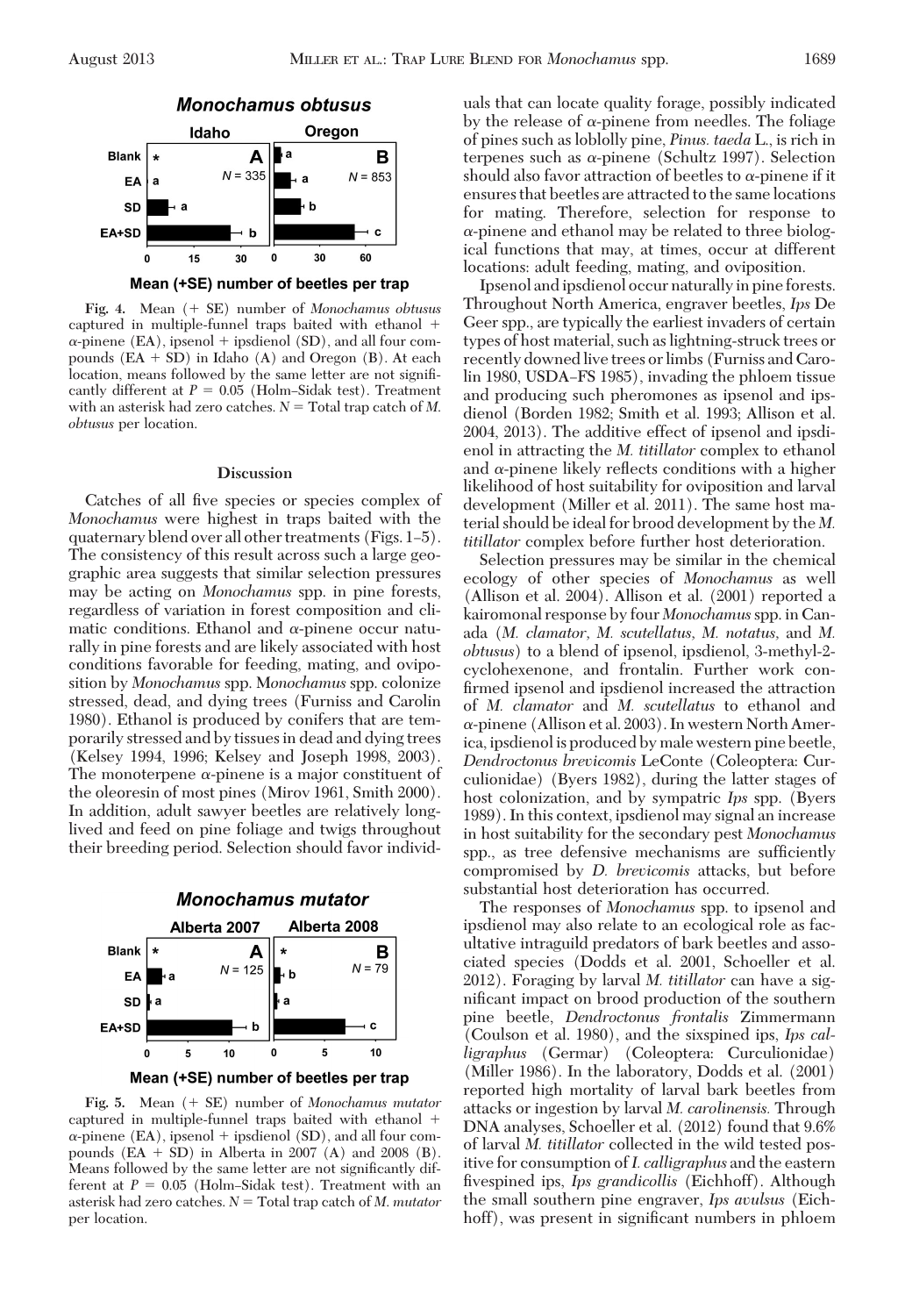tissue of pine trees, Schoeller et al. (2012) were unable to assay its DNA presence in larval *M. titillator* owing to an inability to amplify primers for *I. avulsus* in larval tissues. The direct fitness benefit to larval *Monochamus* from ingestion of bark beetle larvae remains to be determined.

The addition of the *Monochamus* spp. pheromone monochamol may further enhance the efficacy of the quaternary blend for *Monochamus* spp. (Macias-Samano et al. 2012). There are 12 species of *Monochamus* native to Asia and Europe, none in the southern hemisphere (Evans et al. 1996, Sama 2002). After introductions of pine wood nematode into Asia and Portugal, *Monochamus alternatus* Hope and *Monochamus galloprovincialis* Olivier were found to vector the pine wood nematode in their respective regions (Mamiya 2003, Yang 2003, Vicente et al. 2012). Attraction to host odors is enhanced by pheromones such as ipsenol for *M. galloprovincialis* (Pajares et al. 2004, Ibeas et al. 2006) but not for *M. alternatus* (Fan et al. 2010). However, both species are attracted to monochamol (Pajares et al. 2010, Teale et al. 2011) as are a number of North American species (Allison et al. 2012, Fierke et al. 2012).

The use of a standardized single lure blend in a single trap rather than the use of separate traps with different lures in detection and survey programs could reduce expenses associated with national programs (Hanks et al. 2012). We suggest that traps baited with the quaternary blend of ipsenol, ipsdienol, ethanol, and  $\alpha$ -pinene could be a useful detection tool at portsof-arrival in countries outside of North America and at ports-of-departure and manufacturing sites within North America. This quaternary blend is an effective lure for five North American species or species complex of *Monochamus* within North America (Figs. 1-5) as well as other species of pine-inhabiting Cerambycidae in the southeastern United States, such as *Acanthocinus nodosus* (F.), *Acanthocinus obsoletus* (Olivier), *Rhagium inquisitor* (L.), *Astylopsis arcuata* (LeConte), and *Astylopsis sexguttata* (Say) (Allison et al. 2003, Miller et al. 2011).

#### **Acknowledgments**

For their assistance and permission to conduct these studies on their respective lands, we thank the staff at the following forests: Austin Cary Memorial Forest (FL), Bear Brook State Park (NH), Beaverhead-Deerlodge National Forest (MT), Blue Rock State Park (OH), Cherokee National Forest (TN), Deschutes National Forest (OR), Ft. Assiniboine Sandhills Wildland Park (AB), Kaibab National Forest (AZ), Kellogg Research Forest (MI), La Crosse County Forest (WI), Nantahala National Forest (NC), Ouachita National Forest (AR), Idaho Panhandle National Forest (ID), Tahoe National Forest (CA), and Unita-Wasatch-Cache National Forest (UT). We thank the following people for organizational, field, and laboratory assistance: Alison Barc, Jarrett Bates, Justin Berg, Darren Blackford, Bob Borys, Stephen Burr, Tyler Carllee, Tina Ciarmitaro, Chris Crowe, Chris Dabney, Thomas Davis, Valerie DeBlander, Don Duerr, Garrett Dubois, Laura Dunning, Jeff Eickwort, Larry Galligan, Geoff Gardner, Ken Gibson, Sam Green, Laurel

Haavik, Jim Hammond, Josh Jones, Sandy Kegley, Matt Mc-Call, Steve McKelvey, Ben Meyerson, Bob Murphy, Jason Neumann, Lee Pederson, Bob Rabaglia, Kendra Schotzko, Brytten Steed, Fred Stephen, and Daryl Williams. Sincere thanks to Jeremy Allison for his critical review of an earlier version of this manuscript.

#### **References Cited**

- **Allen, E. A., and L. M. Humble. 2002.** Nonindigenous species introductions: a threat to Canada's forests and forest economy. Can. J. Plant Pathol. 24: 103-110.
- **Allison, J. D., J. H. Borden, R. L. McIntosh, P. de Groot, and G. Gries. 2001.** Kairomonal response by four *Monochamus* species (Coleoptera: Cerambycidae) to bark beetle pheromones. J. Chem. Ecol. 27: 633-646.
- **Allison, J. D., J. H. Borden, and S. J. Seybold. 2004.** A review of the chemical ecology of the Cerambycidae (Coleoptera). Chemoecology 14: 123-150.
- **Allison, J. D., J. L. McKenney, D. R. Miller, and M. L. Gimmel. 2013.** Kairomonal response of natural enemies and associates of the southern *Ips* (Coleoptera: Curculionidae: Scolytinae) to ipsdienol, ipsenol and *cis*-verbenol. J. Insect Behav. (in press).
- **Allison, J. D., J. L. McKenney, J. G. Millar, J. S. McElfresh, R. F. Mitchell, and L. M. Hanks. 2012.** Response of the woodborers *Monochamus carolinensis* and *Monochamus titillator* (Coleoptera: Cerambycidae) to known cerambycid pheromones in the presence and absence of the host plant volatile  $\alpha$ -pinene. Environ. Entomol. 41: 1587– 1596.
- **Allison, J. D., W. D. Morewood, J. H. Borden, K. E. Hein, and I. M. Wilson. 2003.** Differential and bio-activity of *Ips* and *Dendroctonus* (Coleoptera: Scolytidae) pheromone components for *Monochamus clamator* and *M. scutellatus* (Coleoptera: Cerambycidae). Environ. Entomol. 32: 23-30.
- **Aukema, J. E., D. G. McCullough, B. von Holle, A. M. Liebhold, K. Britton, and S. J. Frankel. 2010.** Historical accumulation of nonindigenous forest pests in the continental United States. BioScience 60: 886-897.
- **Billings, R. F. 1985.** Southern pine bark beetles and associated insects. Effects of rapidly-released host volatiles on response to aggregation pheromones. Z. Angew. Entomol. 99: 483-491.
- **Billings, R. F., and R. S. Cameron. 1984.** Kairomonal responses of Coleoptera, Monochamus titillator (Cerambycidae), *Thanasimus dubius* (Cleridae) and *Temnochila virescens* (Trogositidae), to behavioral chemicals of southern pine bark beetles (Coleoptera: Scolytidae). Environ. Entomol. 13: 1542-1548.
- **Bolla, R. I., and R.Wood. 2003.** Pine wood nematode: pathogenic or political? Nematol. Monogr. Perspect. 1: 31–54.
- **Borden, J. H. 1982.** Aggregation pheromones, pp. 74-139. In J. B. Mitton, and K. B. Sturgeon (eds.), Bark beetles in North American conifers. University of Texas Press, Austin, TX.
- **Byers, J. A. 1982.** Male-specific conversion of the host plant compound, myrcene, to the pheromone,  $(+)$ -ipsdienol, in the bark beetle, *Dendroctonus brevicomis.* J. Chem. Ecol. 8: 363-371.
- **Byers, J. A. 1989.** Chemical ecology of bark beetles. Experientia 45: 271-283.
- **Cerezke, H. F. 1977.** Characteristics of damage in treelength white spruce logs caused by the white-spotted sawyer, *Monochamus scutellatus.* Can. J. For. Res. 7: 232-240.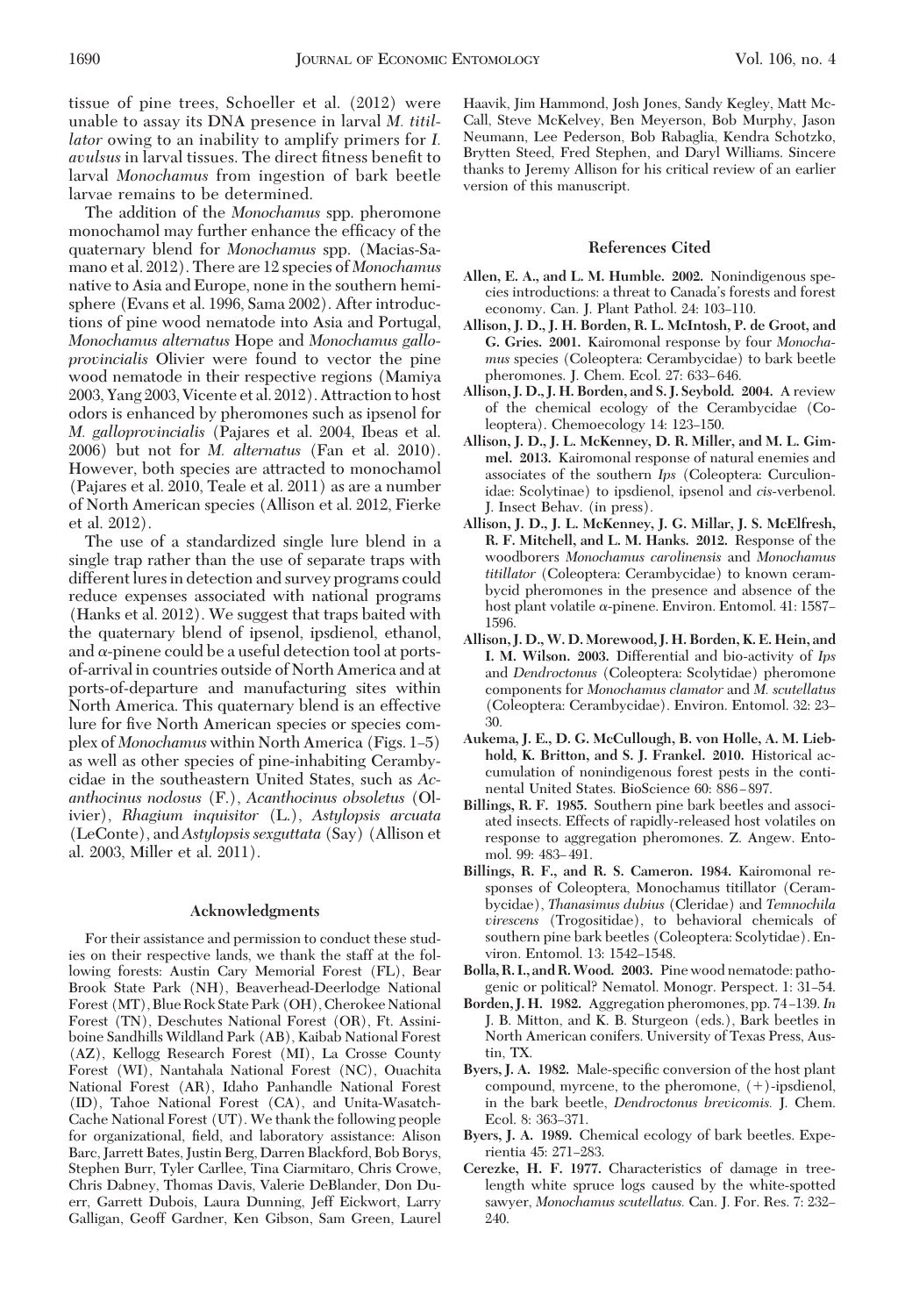- **Che´nier, J.V.R., and B.J.R. Philoge`ne. 1989.** Field responses of certain forest Coleoptera to conifer monoterpenes and ethanol. J. Chem. Ecol. 15: 1729-1745.
- **Chornesky, E. A., A. M. Bartuska, G. H. Aplet, K. O. Britton, J. Cummings-Carlson, F. W. Davis, J. Eskow, D. R. Gordon, K. W. Gottschalk, R. A. Haack, et al. 2005.** Science priorities for reducing the threat of invasive species to sustainable forestry. BioScience 55: 335-348.
- Costello, S. L., J. F. Negrón, and W. R. Jacobi. 2008. Traps and attractants for wood-boring insects in ponderosa pine stands in the Black Hills, South Dakota. J. Econ. Entomol.  $101: 409 - 420.$
- **Coulson, R. N., D. N. Pope, J. A. Gagne, W. S. Fargo, P. E. Pulley, L. J. Edson, and T. L. Wagner. 1980.** Impact of foraging by *Monochamus titillator* [Col.: Cerambycidae] on within-tree populations of *Dendroctonus frontalis* [Col.: Scolytidae]. Entomophaga 25: 155-170.
- **Dodds, K. J., C. Graber, and F.M. Stephen. 2001.** Facultative intraguild predation by larval Cerambycidae (Coleoptera) on bark beetle larvae (Coleoptera: Scolytidae). Environ. Entomol. 30: 17–22.
- **Dwinell, L. D. 1997.** The pine wood nematode: regulation and mitigation. Annu. Rev. Phytopathol. 35: 153-166.
- **Dwinell, L. D. 2004.** Mitigating the pine wood nematode and its insect vectors in transported coniferous wood. Nematol. Monogr. Perspect. 2: 825–835.
- **Evans, H. F., D. G. McNamara, H. Braasch, J. Chadoeuf, and C. Magnusson. 1996.** Pest risk analysis (PRA) for the territories of the European Union (as PRA area) on *Bursaphelenchus xylophilus* and its vectors in the genus *Monochamus.* EPPO Bull. 26: 199-249.
- **Fan, J. -T., D. R. Miller, L. -W. Zhang, and J. -H. Sun. 2010.** Effects of bark beetle pheromones on the attraction of Monochamus alternatus to pine volatiles. Insect Sci. 17: 553-556.
- **Fettig, C. J., R. R. Borys, S. R. McKelvey, and C. P. Dabney. 2008.** Blacks Mountain Experimental Forest: bark beetle responses to differences in forest structure and the application of prescribed fire in interior ponderosa pine. Can. J. For. Res. 38: 924-935.
- **Fierke, M. K., D. D. Skabeikis, J. G. Millar, S. A. Teale, J. S.** McElfresh, and L. M. Hanks. 2012. Identification of a male-produced aggregation pheromone for *Monochamus scutellatus scutellatus* and an attractant for the congener *Monochamus notatus* (Coleoptera: Cerambycidae). J. Econ. Entomol. 105: 2029-2034.
- **Furniss, R. L., and V. M. Carolin. 1980.** Western forest insects, p. 654. US Department of Agriculture–Forest Service, Washington, DC. Misc. Publ. 1339.
- **Glantz, S. A. 2005.** Primer of biostatistics, p. 520. McGraw-Hill Professional, New York.
- **de Groot, P., and R. W. Nott. 2004.** Response of the whitespotted sawyer beetle, *Monochamus* s. *scutellatus,* and associated woodborers to pheromones of some *Ips* and *Dendroctonus* bark beetles. J. Appl. Entomol. 128: 483– 487.
- **Haack, R. A. 2006.** Exotic bark- and wood-boring Coleoptera in the United States: recent establishments and interceptions. Can. J. For. Res.  $36: 269-288$ .
- **Hanks, L. M., J. G. Millar, J. A. Mongold-Diers, J.C.H. Wong, L. R. Meier, P. F. Reagel, and R. F. Mitchell. 2012.** Using blends of cerambycid beetle pheromones and host volatiles to simultaneously attract a diversity of cerambycid species. Can. J. For. Res. 42: 1050-1059.
- **Hopping, R. 1921.** A review of the genus *Monochamus* Serv. (Cerambycidae, Coleoptera). Can. Entomol. 53: 252-258.
- **Ibeas, F., D. Gallego, J. J. Dı´ez, and J. A. Pajares. 2006.** An operative kairomonal lure for managing pine sawyer bee-

tle *Monochamus galloprovincialis* (Coleoptera: Cerambycidae). J. Appl. Entomol. 131: 13–20.

- **ITIS. 2013.** Taxonomic information system. The Smithsonian Institution, Washington, DC. (www.itis.gov/index.html).
- **Jackson, L., T. Price, and G. Smith. 2010.** Exotic wood borer/ bark bBeetle national survey guidelines. Revised 2010 Manual. United States Department of Agriculture-Animal and Plant Health Inspection Services-Plant Protection and Quarantine, Raleigh, NC. (http://caps.ceris. purdue.edu/survey/manual/ewbb\_guidelines).
- Kelsey, R. G. 1994. Ethanol synthesis in Douglas-fir logs felled in November, January, and March and its relationship to ambrosia beetle attack. Can. J. For. Res. 24: 2096 – 2104.
- **Kelsey, R. G. 1996.** Anaerobic induced ethanol synthesis in the stems of greenhouse-grown conifer seedlings. Trees 10: 183-188.
- Kelsey, R. G., and G. Joseph. 1998. Ethanol in Douglas-fir with black-stain root disease (*Leptographium wageneri*). Can. J. For. Res. 28: 1207-1212.
- **Kelsey, R. G., and G. Joseph. 2003.** Ethanol in ponderosa pine as an indicator of physiological injury from fire and its relationship to secondary beetles. Can. J. For. Res. 33:  $870 - 884.$
- **Liebhold, A. M., E. G. Brockerhoff, L. J. Garrett, J. L. Parke, and K. O Britton. 2012.** Live plant imports: the major pathway for forest insect and pathogen invasions of the US. Front. Ecol. Environ. 10: 135-143.
- **Lingafelter, S. W. 2007.** Illustrated key to the longhorned woodboring beetles of the eastern United States. The Colelopterists Society, North Potomac, MD. Spec. Publ. No. 3.
- **Linit, M. J. 1988.** Nematode-vector relationships in the pine wilt disease system. J. Chem. Ecol. 20: 227-235.
- **Linsley, E. G., and J. A. Chemsak. 1984.** The Cerambycidae of North America, part VII, no 1: taxonomy and classiÞcation of the subfamily Lamiinae, tribes Parmenini through Acamthoderini. University of California Press, Berkeley, CA.
- **Mamiya, Y. 2003.** Pine wilt disease in Japan. Nematol. Monogr. Perspect. 1: 9-20.
- **Macias-Samano, J. E., D. Wakarchuk, J. G. Millar, and L. M. Hanks. 2012.** 2-Undecyloxy-1-ethanol in combination with other semiochemicals attracts three *Monochamus* species (Coleoptera: Cerambycidae) in British Columbia, Canada. Can. Entomol. 144: 821-825.
- **Miller, M. C. 1986.** Survival of within-tree *Ips calligraphus* [Col.: Scolytidae]. Effect of insect associates. Entomophaga 31: 39 – 48.
- **Miller, D. R. 2006.** Ethanol and  $(-)$ - $\alpha$ -pinene: attractant kairomones for some large wood-boring beetles in southeastern USA. J. Chem. Ecol. 32: 779-794.
- **Miller, D. R., and C. Asaro. 2005.** Ipsenol and ipsdienol attract *Monochamus titillator* (Coleoptera: Cerambycidae) and associated large pine woodborers in southeastern United States. J. Econ. Entomol. 98: 2033-2040.
- **Miller, D. R., C. Asaro, C. M. Crowe, and D. A. Duerr. 2011.** Bark beetle pheromones and pine volatiles: attractant kairomone lure blend for longhorn beetles (Cerambycidae) in pine stands of the southeastern United States. J. Econ. Entomol. 104: 1243-1257.
- **Miller, D. R., and D. A. Duerr. 2008.** Comparison of arboreal beetle catches in wet and dry collection cups with Lindgren multiple funnel traps. J. Econ. Entomol. 101: 107-113.
- **Mirov, N. T. 1961.** Composition of gum turpentine of pines, p. 158. U.S. Dep. Agric.-Forest Service, Pacific Southwest